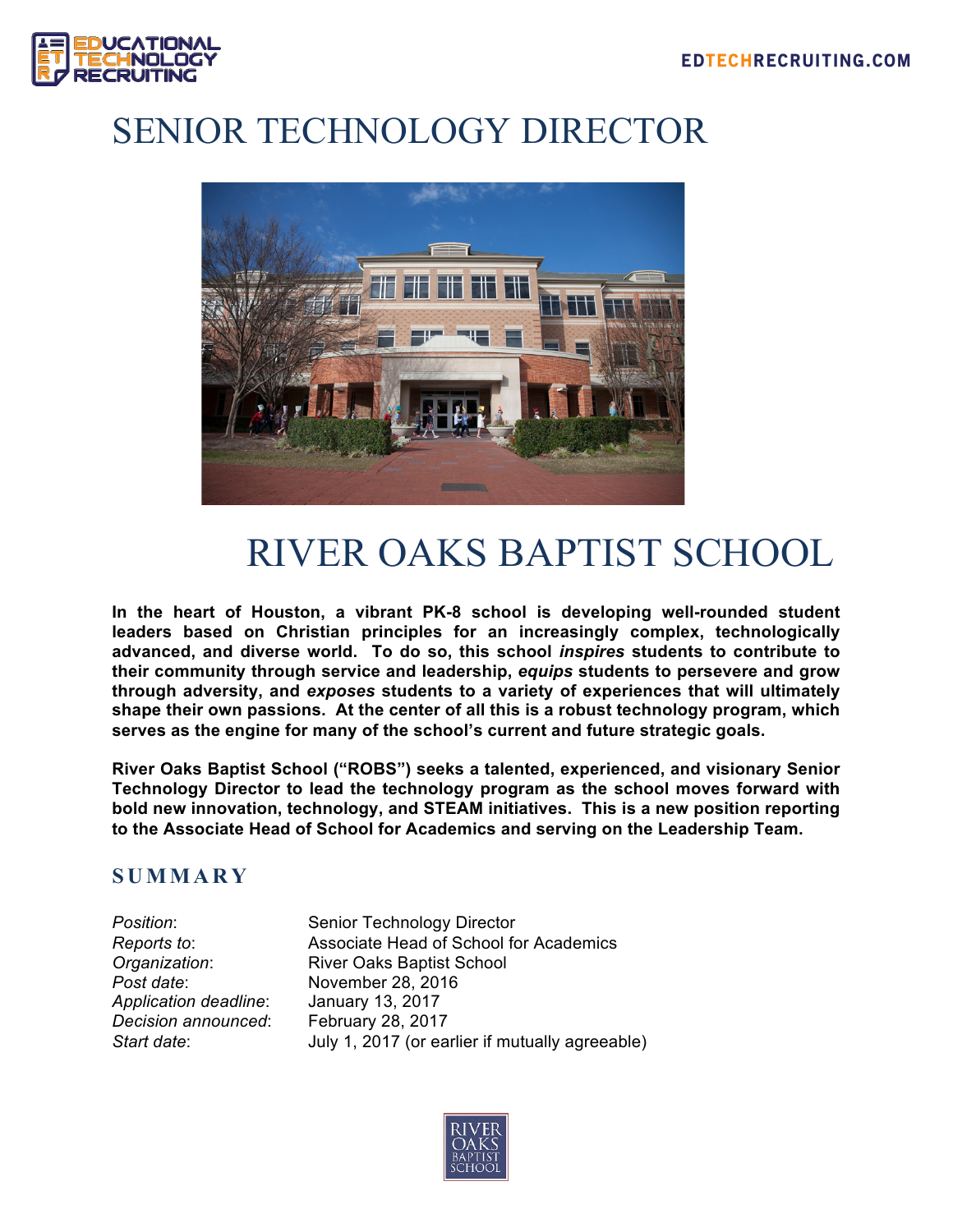

## **ORGANIZATION OVERVIEW**

#### **MISSION**

River Oaks Baptist School prepares its students to meet life's challenges and lead tomorrow's world through a superior educational program undergirded by faith in Jesus Christ and Christian principles.

We believe that strong foundations are built upon:

- Balanced growth of the interdependent aspects of human nature intellectual, physical, spiritual, moral, and social;
- Principles of responsibility, diligence, and cooperation, as well as respect for diversity and dignity of the individual; and
- Skills in critical thinking, creative problem solving, and effective communication.

We believe that our students will reach their fullest growth in a school environment which:

- Encourages students, faculty, and staff to see themselves as uniquely created by God with special qualities and gifts for development;
- Balances high expectations with developmentally appropriate nurturing; and
- Works cooperatively with parents in concert with the School mission for the benefit of the student.



*The fruit that the Spirit produces in a person*'*s life is love, joy, peace, patience, kindness, goodness, faithfulness, gentleness, and self-control. -Galatians 5:22-23*  (*ERV*)

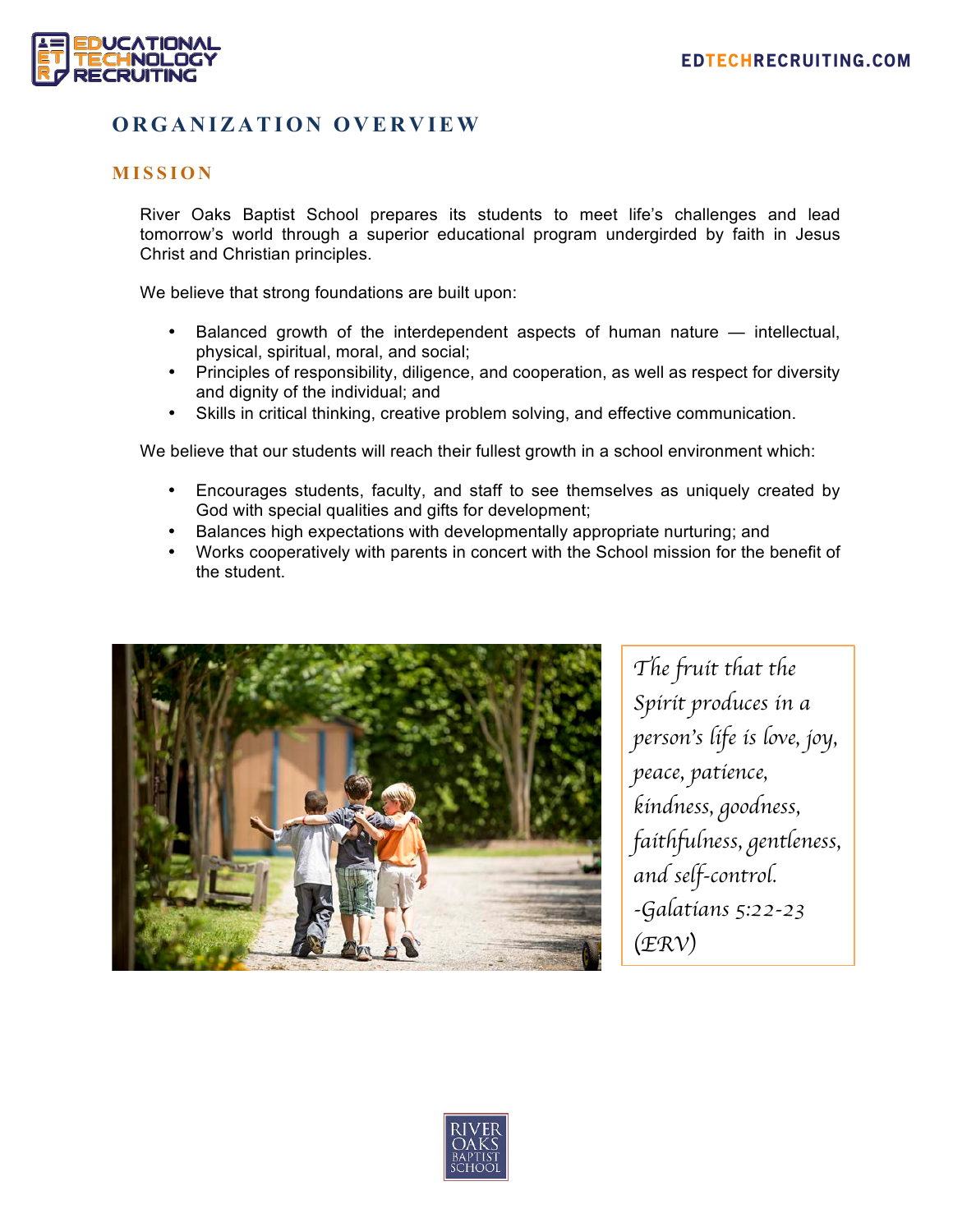

### **KEY STATISTICS**

- **Founded**: 1955
- **Location**: 14-acre campus in Houston, TX
- **Students**: 845 students in grades PK-8. Students come from 40 different zip codes in the Houston metropolitan area. Families of many faith traditions make ROBS their school home. Over 20% of children are identified by their parents as part of an ethnic diversity.
- **Admissions**: 607 applications; 138 accepted; 123 enrolled
- **Faculty**: Over 50% of teachers have advanced degrees, and the median teaching experience is 18 years. Student to faculty ratio is 18:1.
- **Accreditation**: Independent Schools Association of the Southwest, and Accreditation Commission of Texas Association of Baptist Schools
- **Endowment**: \$33 million
- **Financial aid**: Nearly \$1M awarded to 56 (6.6% of) students
- **Website**: www.robs.org

#### **ABOUT THE SCHOOL**

ROBS was founded as a mission of River Oaks Baptist Church. The School's Christian identity is the cornerstone for decision-making by the School Board, Administrative Team, teachers, and staff. Our identity begins with our ambitious two-part mission, which the Board wholeheartedly endorses.

Our mission codifies our commitment to a rigorous academic program, as well as robust character and spiritual development based on Christian principles. Beyond giving students a moral compass, we believe character education impacts academic performance. Traits such as grit, self-control, curiosity, and gratitude pay dividends both socially and academically. It is this blend of academic preparation with character and spiritual guidance that gives our students a firm foundation for the future. Our mission also articulates the value we place on respect for differences, developmentally appropriate nurturing, and the all-important partnership between school and parents.

#### **PORTRAIT OF A GRADUATE**

ROBS provides students the foundation to perform with distinction at the high school level, to become engaged and responsible citizens, and to lead successful and rewarding lives by preparing graduates:

- To think critically, creatively, analytically, and innovatively;
- To access, evaluate, synthesize, and communicate information effectively;
- To demonstrate curiosity, initiative, and perseverance;
- To develop robust interpersonal skills including emotional intelligence, empathy, appreciation for human differences, and collaborative work habits; and
- To understand the Christian faith, exhibit strong moral character, and model their lives on Christian principles.

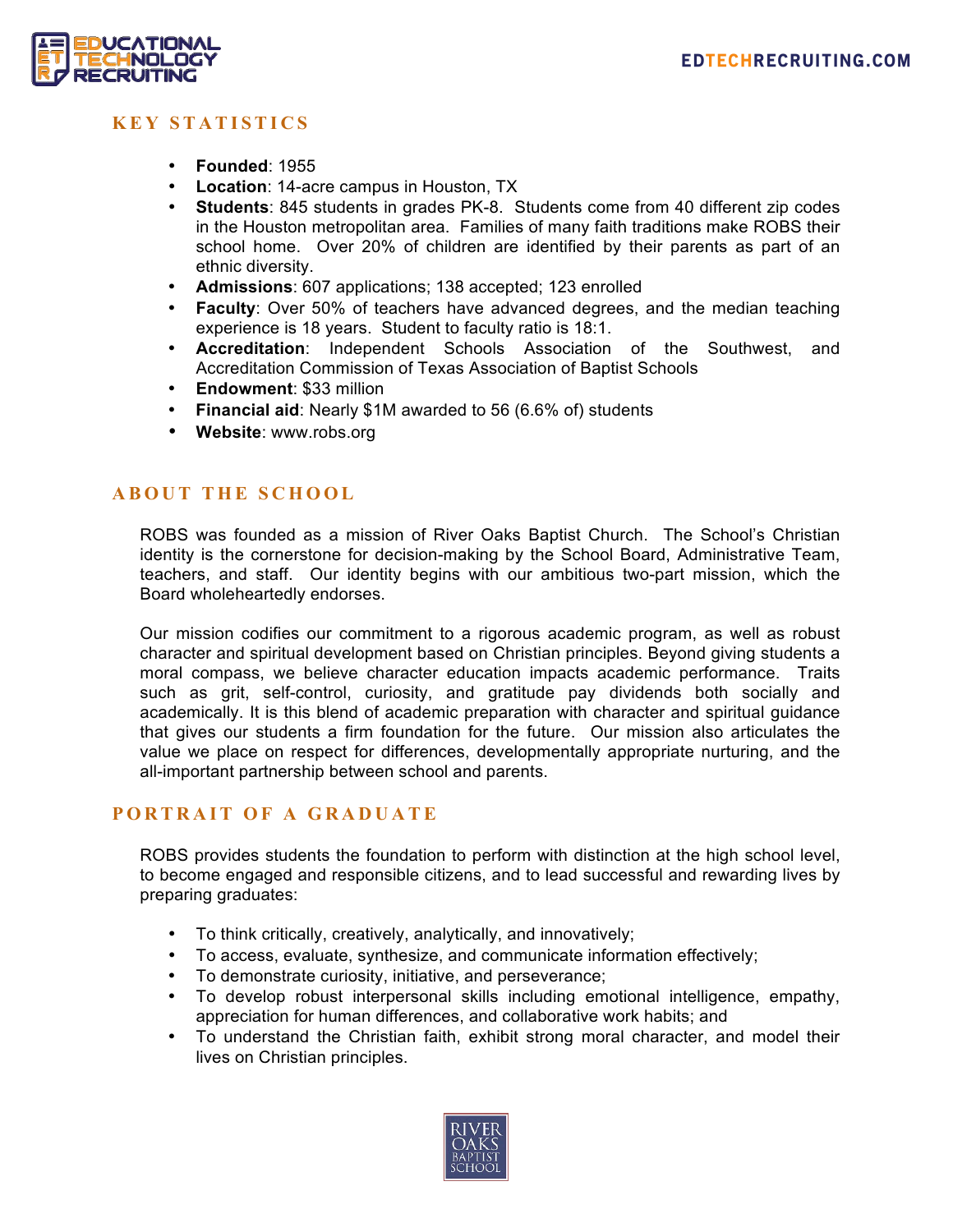

#### **ABOUT THE ACADEMIC PROGRAM**

At ROBS, our decisions arise from our mission. We focus on educating the "whole child" academically, morally, spiritually, socially, and physically. In developing and refining our program, we begin with the end in mind: Our "Portrait of a Graduate" expresses our desired outcomes for a ROBS education. As another lens through which to evaluate the curriculum, the School also has adopted the "6 C's" of 21st century learning — critical-thinking, collaboration, communication, creativity, character, and cross-cultural competency.

Beyond these guideposts, we aspire to:

- Develop well-rounded leaders based on Christian principles for an increasingly complex, technologically advanced, and diverse world;
- Establish a Christian foundation for decision-making;
- Engender in students a desire to contribute to their community through service and leadership;
- Equip students and families to persevere and grow through adversity; and
- Expose students to a variety of experiences so they begin to cultivate their own passions.



As much as we emphasize the building of knowledge, ROBS is just as intent on building character. Like a sponge in water, kids absorb the atmosphere to which they are exposed. That's why we surround students with positive messages about good character. Our character education is based on Christian values, especially qualities such as love, joy, kindness, patience, and self-control — traits the Apostle Paul highlighted long ago in his letter to the Galatians.

When our eighth graders move on to high school, they are self-confident, socially adept, and spiritually rooted. They are poised communicators and comfortable leaders. They are considerate, well-rounded, and fair-minded human beings — prepared and eager for all that comes next.

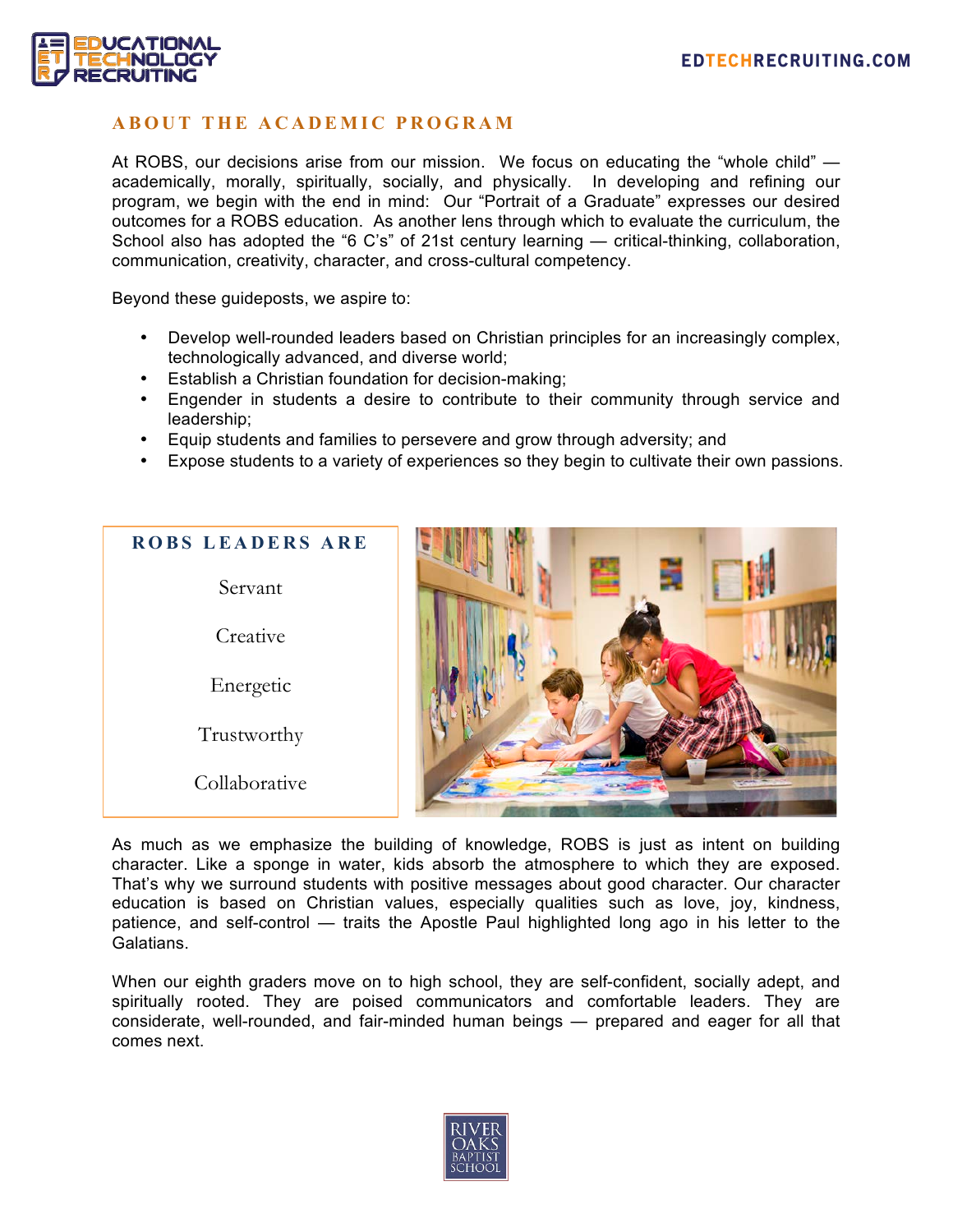

#### **OPPORTUNITIES AND CH ALLENGES**

The ROBS technology department is an integral component of both the teaching and learning program, as well as the various business and operational divisions. The technology staff is divided into three teams:

**Information Technology**: The IT team is led by a director, who has been with the school for over twenty years. Three full-time support staff and technicians provide operational and end-user support related to the system and network infrastructure, as well as for AV services. The four members of the IT team have on average over fifteen years of experience at the school. Their dedication has resulted in a department that is deeply connected to the entire ROBS community.

**Academic Technology Integration**: Two faculty members provide integration support for teachers. Each integrator concentrates in one of the two divisions: lower school (K-4), and middle school (5-8). The two integrators lead workshops, provide one-on-one trainings, mentor other faculty trainers, and play an important role in overall curriculum design. Both integrators have graduate degrees in educational technology.

**Technology Classes**: The school has three technology teachers delivering dedicated instruction through grade-level technology classes, which are required for grades K-6

and are electives for grades 7 and 8. One of those teachers is the school's registrar, who in parallel serves as the technology curriculum coordinator. The second teacher is also the video production advisor. The third teacher is the IT director. That each of these teachers plays a major role in another area of technology at ROBS is an indicator that everyone in the department is committed to an educational technology program that first and foremost serves student learning.



Several other departments, programs, and initiatives are connected in various ways to these three areas of technology:

**Video production**: The school has a thriving video production program, in which students record daily news and announcements. This program is led by one of the technology teachers, which allows for some cross-collaboration with the overall technology curriculum.

**Library**: Like many schools, the library plays a key role in information services and media literacy. The physical library comprises a large collection with multiple collaboration spaces, and library classes for students run from kindergarten through fifth grade. In addition, the aforementioned video production program is housed in a room within the library, which provides a direct connection between the library and the technology program.



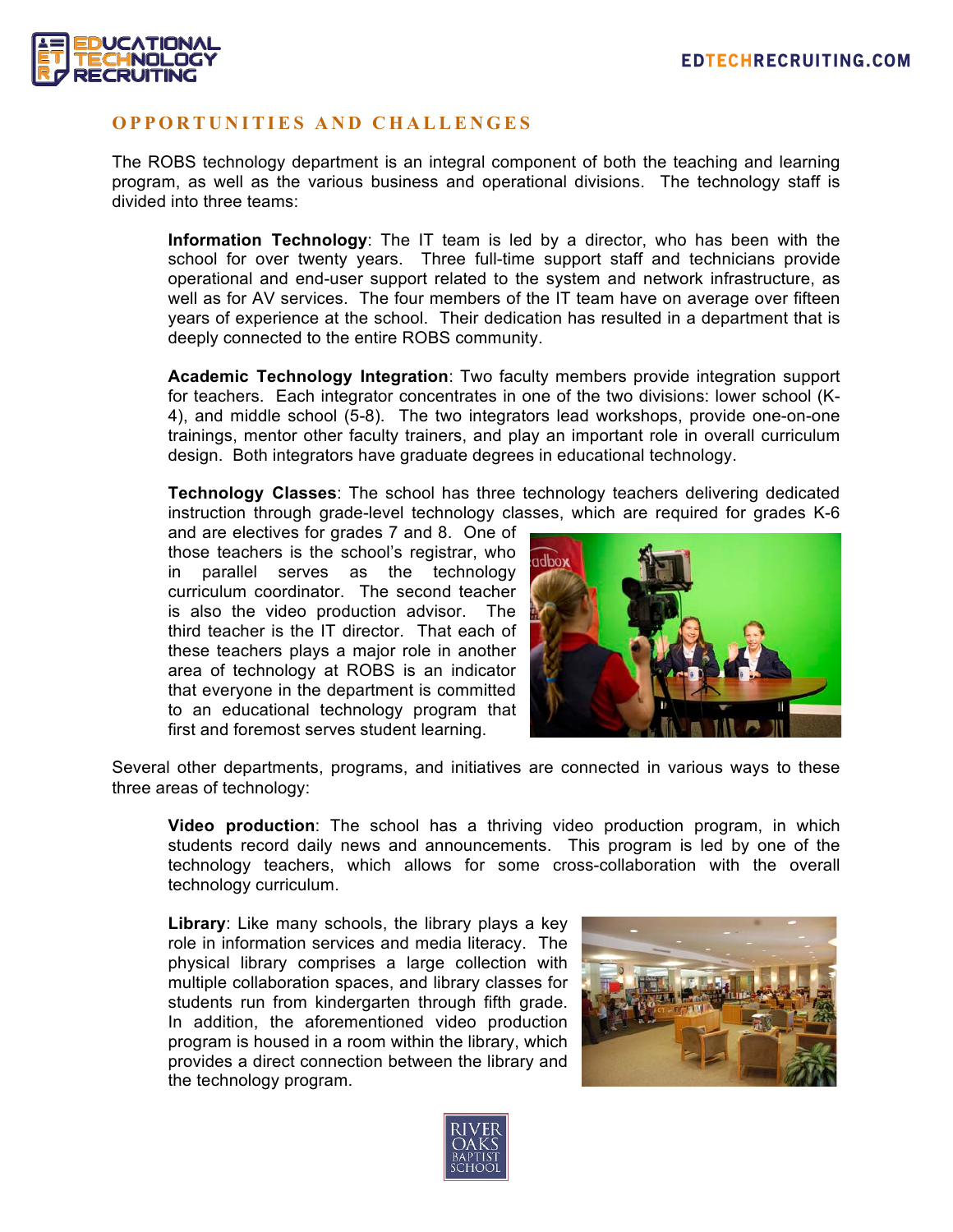

**Database services / registrar**: The school's registrar is in charge of the SIS, which is part of the Blackbaud / Whipple Hill family of products. The registrar is also the technology curriculum coordinator and teaches several technology classes.

A recent assessment examined the entire technology program. The assessment identified a dedicated technology team that is committed to the mission of the school. The assessment pointed out several opportunities for strengthening and growing the technology program:

**Clearer technology vision**: The school needs a leader to develop and execute an educational technology strategic plan aligned with the curricular objectives of the school.

**More integration support**: The faculty seeks more technology integration support with their core classes. Both integrators are only part-time in their respective positions.

**Better systems coordination**: While the IT department has been focused on providing help desk support to end users, the technology department as a whole needs to play a more strategic role in supporting major enterprise systems projects and transitions.

A successful first year for the new senior technology director would include:

**Department unification**: Bringing together the various areas of technology under a shared vision and collaborative approach with a common set of goals;

**Professional development delivery**: Planning and overseeing major professional development workshops for faculty, which would include a multiday summer institute;

**End-user support**: Identifying and resolving gaps in both the hardware that has been deployed, as well as the overall help desk and AV support processes;

**Systems partnering**: Establishing strong relationships with the other business unit directors, identifying their enterprise systems goals, and comanaging transitional projects as needed; and

**Staffing realignment**: Assessing programmatic and operational needs, and then making adjustments to roles, responsibilities, and reporting structures where appropriate to better serve end-users.



In the future, the Senior Technology Director could be instrumental in playing a supporting or leading role in other emerging or transitioning areas of the school that connect directly with the technology department, including: library services, database management, the STEAM program, maker and design initiatives, and new physical learning spaces. The school is in the silent phase of a capital campaign for a Phase I project that includes a new STEAM building with a black box theater, collaborative spaces, tinkering / design room, and maker spaces.

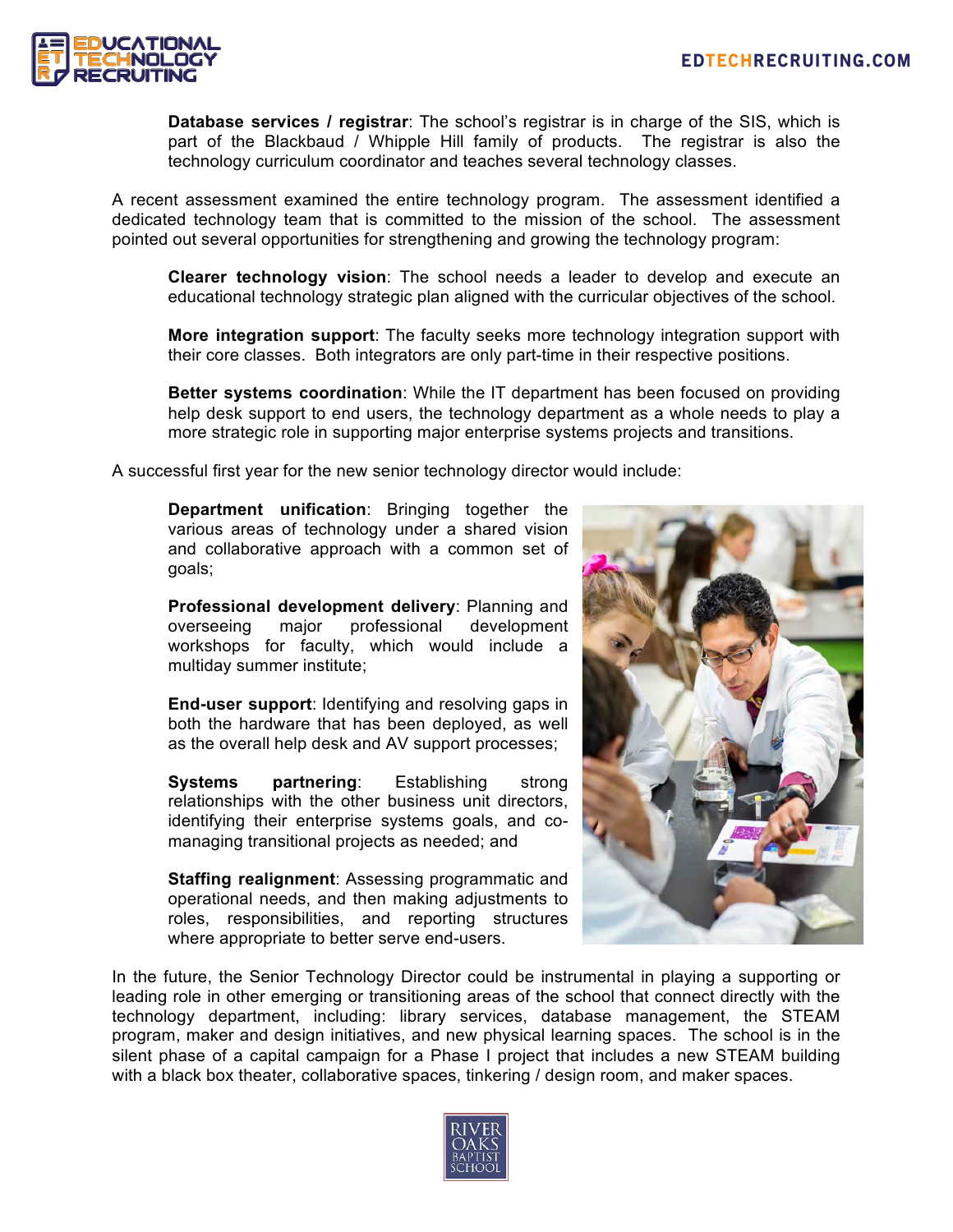

## **THE POSITION: SENIOR TECHNOLOGY DIRECTOR**

### **SPECIFIC DUTIES**

#### *LEADERSHIP AND STRAT EGY*

- Develop and maintain strategic and operational plans for technology that are aligned with the mission and values of the school and that support the goals of the various divisions and departments
- Oversee the planning and implementation of major professional development experiences for faculty in areas of technology integration and curricular design
- Help develop a culture of creative innovation to meet the dynamic and evolving needs of an excellent 21st century school
- Ensure that the entire technology team models and supports best practices in innovation, experimentation, technology integration, and instructional design
- Support and guide senior leadership and various division directors on strategic and operational decisions involving both educational technology and information technology, and manage or help manage major transitional projects as needed
- Manage and develop the technology budgets, both for operations and capital investment
- Serve on and/or oversee technology-related committees at the leadership, faculty and staff, and student levels
- Participate as an actively engaged member of the broader Leadership Team
- Develop professional growth plans for the technology team to ensure that ROBS maintains a top-tier technology program
- Maintain an active presence in the local, regional, and national educational technology communities
- Ensure the successful establishment and maintenance of local, regional, and national partnerships to support the strategic goals of the educational technology program

#### *OPERATIONS*

- Manage the three technology functional units and all operations therein: Information Technology, Technology Integration, and Technology Curriculum
- Ensure that all members of the community receive sufficient internal and external educational technology training, integration support, and help desk support
- Establish and evaluate technology policies, procedures, and processes in areas such as: end-user support, data management, network security, content filtering, hardware deployment, capital investment, and AV services
- Oversee and evaluate the deployment of all hardware, software, and systems from various perspectives, including: cost-effectiveness; customer satisfaction; compliance; asset management; migration, rollout, and transition; efficiency; and performance
- Maintain and evaluate all third-party vendor relationships
- Oversee the hiring and supervision all technology staff
- Other duties as assigned

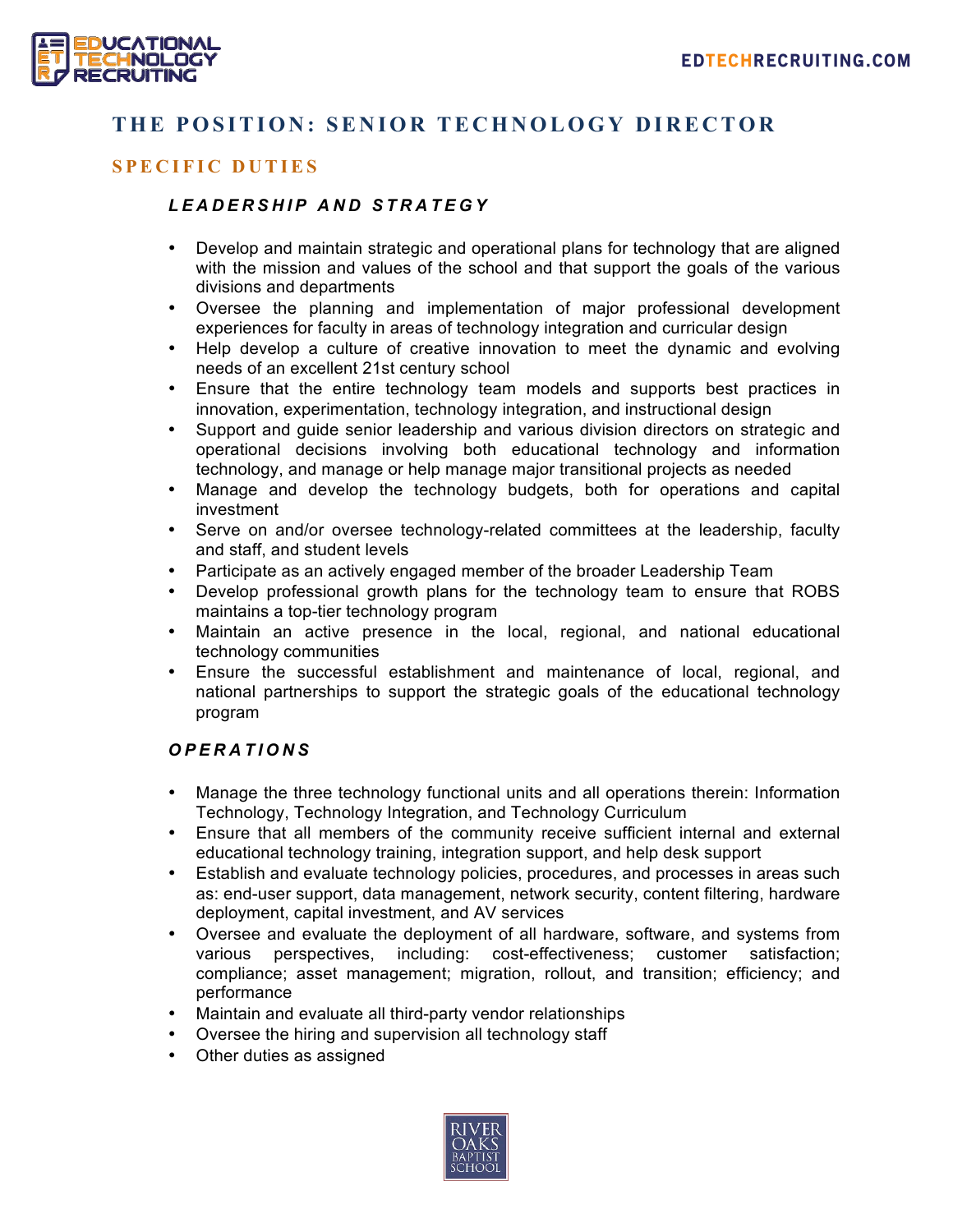

#### **PROFESSIONAL Q UALIFICATIONS AND P ERSONAL Q UALITIES**

ROBS is looking for candidates who can demonstrate:

- A strong set of information technology and educational technology skills, and relevant professional training. A bachelor's degree from an accredited college or university is a minimum requirement, though a graduate degree in management, instructional technology, information systems, or related field is highly desirable.
- Significant experience as a technology and/or information services leader, including areas such as: project and personnel management, enterprise systems management, technology integration, instructional design, end-user training and support, and financial planning.
- Experience working in a technology department of an educational institution. Prior classroom teaching experience is desirable.
- A penchant for strategic thinking, as well as a commitment to tactical management.
- An eye on the horizon of emerging educational technology systems and paradigms, with a resistance to jumping on technology bandwagons.
- An authentic understanding of how educational technology is but one part of curriculum design, and an ability to lead an entire school around this principle.
- Excellent people management skills.
- A successful history of implementing and growing large-scale professional development experiences for employees, particularly faculty.
- Strong communication skills written, verbal, presentation, and training that support a broad set of school employees: teachers, staff, and administration.
- A desire to working in a faith-based school environment.
- A thoughtful but determined approach to change management and department unification — while still remaining true to organizational goals and community culture.
- A collaborative, cooperative, and patient mindset.
- Visionary leadership that is in tune with the needs of a dynamic and diverse faculty.
- Capability to lift up to 25 pounds and access hardware in hard-to-reach spaces.

#### **DIVERSITY MISSION STATEMENT**

The River Oaks Baptist community acknowledges and respects the diversity that exists in our ethnic, cultural, and religious backgrounds, the languages we speak, our genders and ages, the traditions that we observe, the structure of our families, our financial and educational resources, how we learn, and the special needs and gifts that we may have. River Oaks Baptist School believes that:

- Welcoming people with diverse points of views and being sensitive to the interests and traditions of others emulates Christ-like principles of living;
- Diversity in our School community enhances the quality of the education that ROBS provides.

ROBS is committed to a diverse School community whose members embrace the Mission Statement and policies of the School by:

- Attracting, retaining, and supporting a diverse student-body and their families;
- Attracting, retaining, and supporting a diverse faculty and administration who accept Jesus Christ as their Lord and Savior;
- Actively teaching and advocating the appreciation and valuing of diversity throughout the School and community.